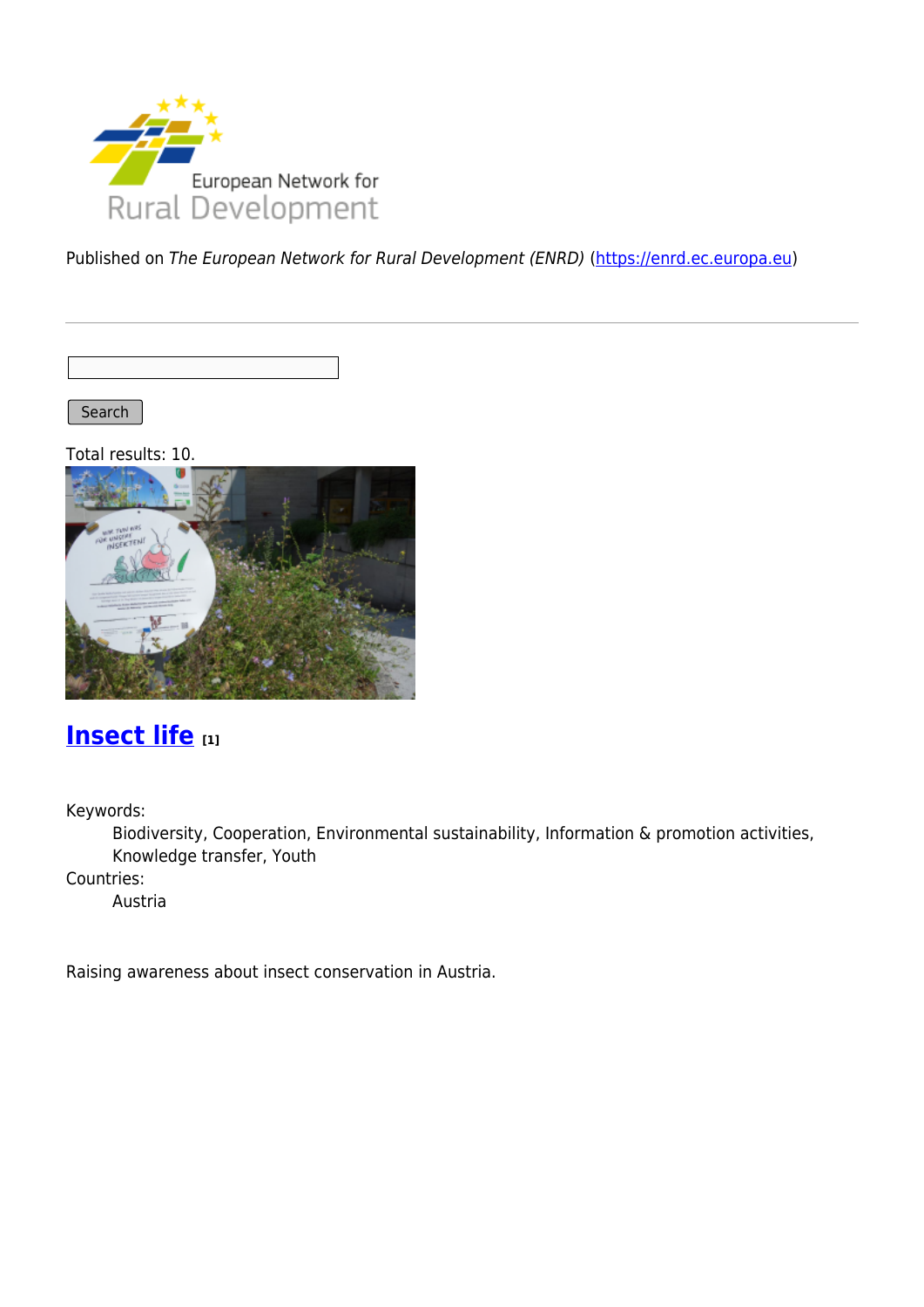

# **[GLAS - Traditional Farm Buildings Grant Scheme](https://enrd.ec.europa.eu/projects-practice/glas-traditional-farm-buildings-grant-scheme_en) [2]**

Keywords: Agriculture, Biodiversity, Sustainability Countries: Ireland

A project that has ensured the conservation and reuse of traditional farm buildings across Ireland.



## **[North Connemara Locally Led Agri-Environmental Scheme](https://enrd.ec.europa.eu/projects-practice/north-connemara-locally-led-agri-environmental-scheme-ncllaes_en) [\(NCLLAES\)](https://enrd.ec.europa.eu/projects-practice/north-connemara-locally-led-agri-environmental-scheme-ncllaes_en) [3]**

Keywords:

Agriculture, Biodiversity, Cooperation, Innovation, Knowledge transfer, Nature conservation Countries:

Ireland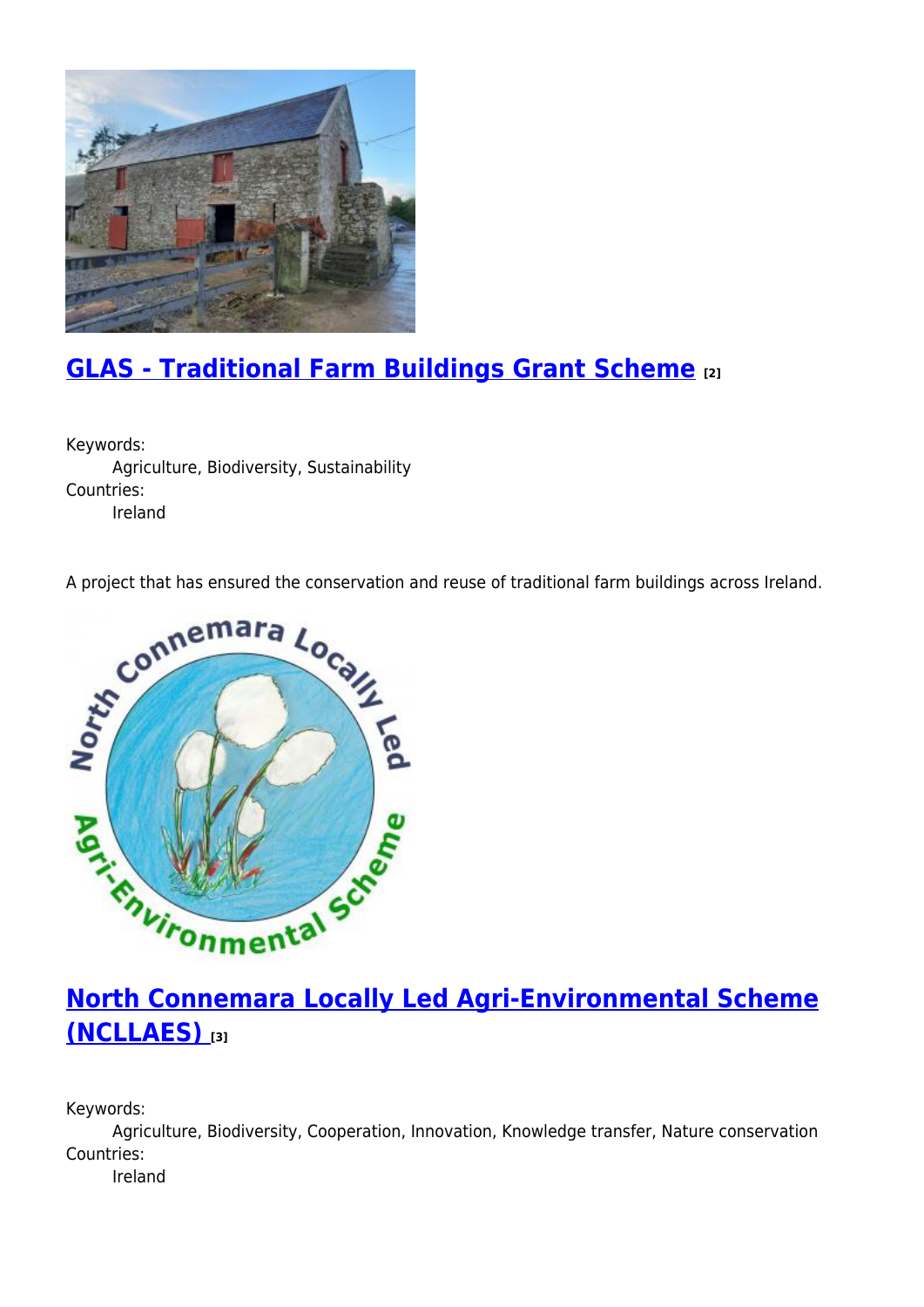The North Connemara Locally Led Agri-Environmental Scheme is a local agricultural scheme to incentivise farmers to incorporate agricultural animals in improving the ecology of their land.



# **[GO SETOS - Multifunctional borders for sustainable](https://enrd.ec.europa.eu/projects-practice/go-setos-multifunctional-borders-sustainable-landscape-and-agriculture_en) [landscape and agriculture](https://enrd.ec.europa.eu/projects-practice/go-setos-multifunctional-borders-sustainable-landscape-and-agriculture_en) [4]**

Keywords:

Agriculture, Biodiversity, Climate change adaptation, Cooperation, Environmental protection, Innovation, Rural Inspiration Awards: nominees, Soil management Countries:

Spain

An EIP-AGRI Operational Group working together to increase the implementation of multifunctional hedgerows that offer environmental benefits as well as climate mitigation and adaptation.



### **[Renaturation of the "Mandlinger Moor"](https://enrd.ec.europa.eu/projects-practice/renaturation-mandlinger-moor_en) [5]**

Keywords:

Biodiversity, Environmental protection, Environmental sustainability, Nature conservation Countries:

Austria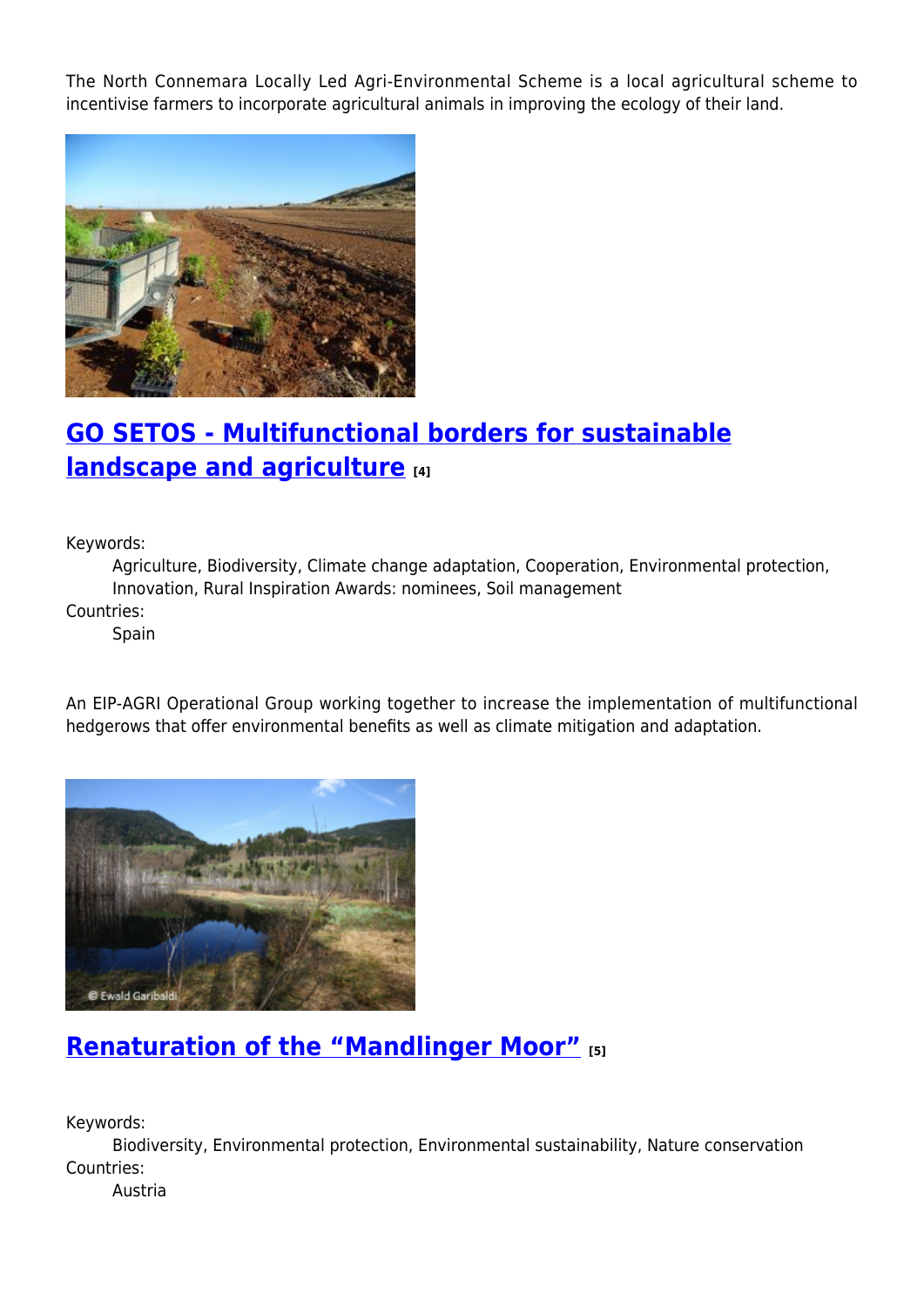Using the Rural Development Programme (RDP) to support the re-establishment of a moor by restoring its original hydrology and the propagation of the natural moor vegetation.



# **['Abissage' - restoring traditional water management](https://enrd.ec.europa.eu/projects-practice/abissage-restoring-traditional-water-management-systems-ardennes_en) [systems in the Ardennes](https://enrd.ec.europa.eu/projects-practice/abissage-restoring-traditional-water-management-systems-ardennes_en) [6]**

Keywords:

Biodiversity, Environmental protection, Irrigation, Nature conservation, Water management Countries:

Belgium

Restoration of a meadow irrigation ditch to revive a multi-centennial tradition that existed throughout Europe and over time has produced meadows of outstanding flora.



#### **[Restoration of the Romedenne clay-pit nature reserve](https://enrd.ec.europa.eu/projects-practice/restoration-romedenne-clay-pit-nature-reserve_en) [7]**

Keywords:

Biodiversity, Natural resources, Nature conservation, Protected areas Countries:

Belgium

An environmental NGO implemented a project to preserve and maintain an old clay pit that provides shelter to a number of rare and endangered species.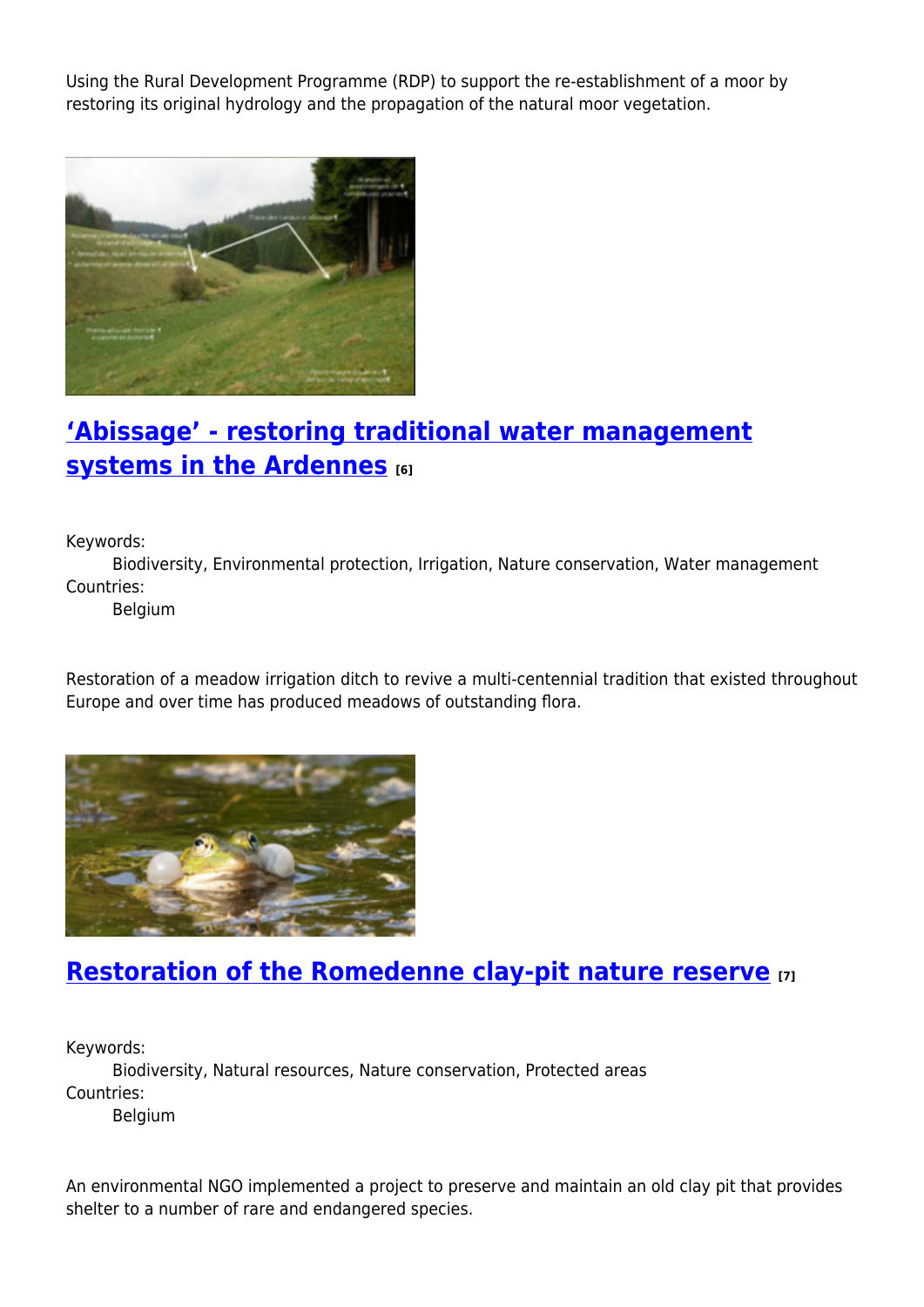

### **[Natur Verbindet - Nature Connects](https://enrd.ec.europa.eu/projects-practice/natur-verbindet-nature-connects_en) [8]**

Keywords:

Biodiversity, Environmental protection, Information & promotion activities Countries:

Austria

'Nature Connects' is a campaign to raise and generate awareness on the importance of biodiversity in rural landscapes by bringing together land owners, experts and the broader public.



## **[Pilot project Result-based Nature conservation Plan \(RNP\)](https://enrd.ec.europa.eu/projects-practice/pilot-project-result-based-nature-conservation-plan-rnp_en) [9]**

Keywords:

Agriculture, Biodiversity, Nature conservation, Protected areas Countries:

Austria

Implementing a result-based nature conservation measure for species and habitat protection as to allow more flexibility for farmers in choosing and implementing management activities suitable to their land.